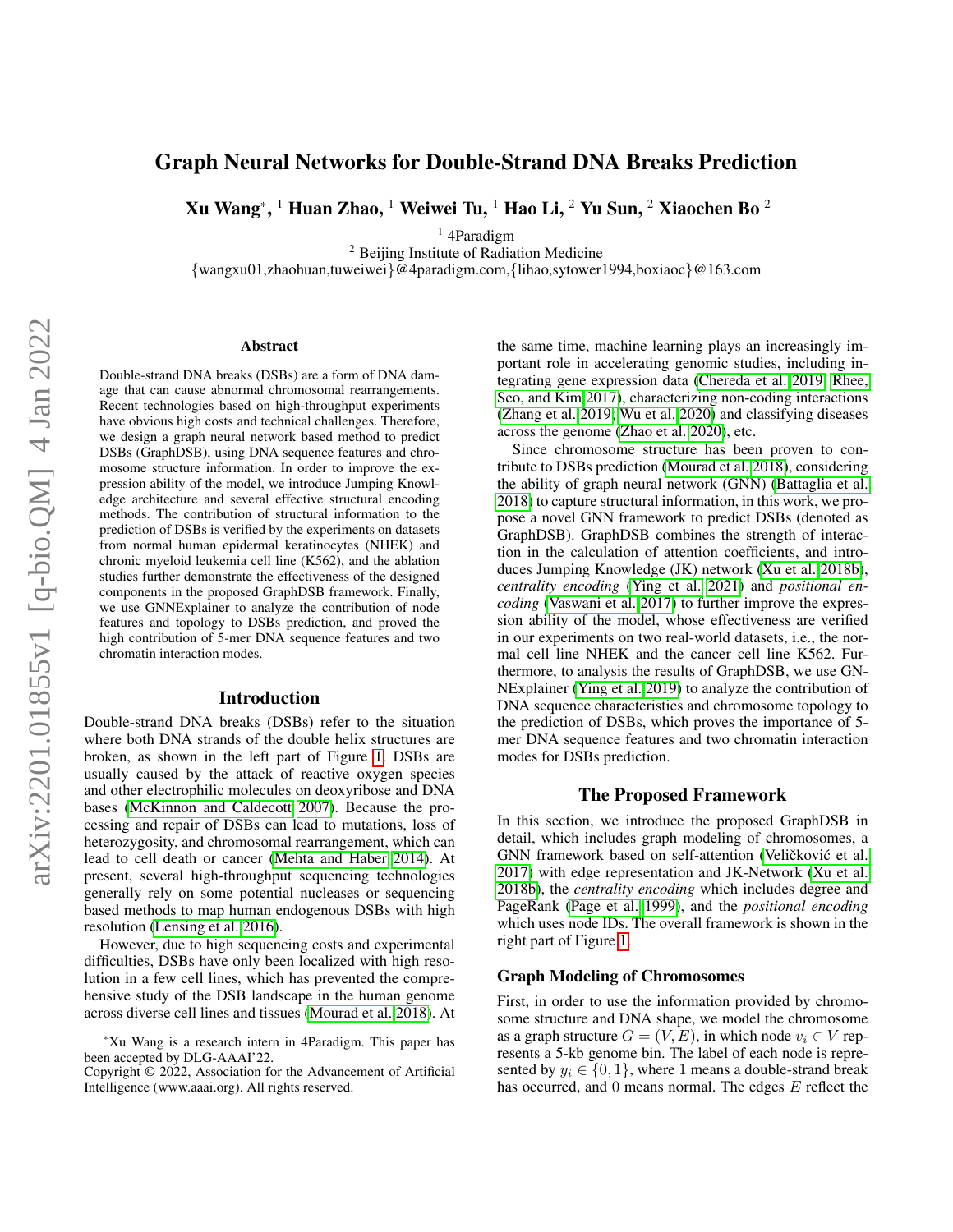<span id="page-1-0"></span>

Figure 1: The overall architecture of the proposed GraphDSB, including the illustration of double-strand DNA break and *K-mer* entries, graph modeling of chromosomes, the composition of node features, and the network architecture. The  $\bigoplus$  represents the addition operation between matrices.

interaction strength between these bins, i.e., the contact frequency of corresponding entry in Hi-C contact map we collected, which reflects the chromosome structural information. The intention of our model is to fit the mapping relationship between chromosome structure, DNA sequencing results and DSBs, so we define DSBs prediction as a nodelevel binary classification problem.

In order to save the computing resources, we extract *Kmer* entries as shown in Figure [1,](#page-1-0) where *K-mer* represents the DNA sequence with length *K*, and *K-mer* entries is the frequency of these sequences, which are widely used in the analysis of genome sequence [\(Chor et al. 2009\)](#page-4-10), and calculate their frequency distribution to replace the one-hot coding of AGCT sequence [\(Kurtz et al. 2008\)](#page-4-11). Furthermore, we introduce base frequency, which refers to the frequency of each bases, i.e.,  $A, G, C, T$ , in the whole genome bin to enrich node features.

# The GraphDSB Framework

After modeling the chromosome into a graph, we then design a GNN architecture to aggregate structural information of the graph. Let the feature vector of node  $v_i$  be  $x_i$ , for the representation of nodes, modern GNN framework is generally expressed as two steps: aggregation of neighbor messages and update of representation. Specifically, denote  $h_i^{(l)}$  as the representaiton of  $v_i$  in the *l*-th layer and define  $h_i^{(0)} = x_i$ . The computation of neighborhood aggregation and update in the  $l$ -th layer is in the following:

$$
\boldsymbol{m}_{i}^{(l)} = \text{AGG}^{(l)}\left(\left\{\boldsymbol{h}_{j}^{(l-1)} : j \in N(v_{i})\right\}\right),
$$

$$
\boldsymbol{h}_{i}^{(l)} = \text{UPDATE}^{(l)}\left(\boldsymbol{h}_{i}^{(l-1)}, \boldsymbol{m}_{i}^{(l)}\right),
$$
(1)

where  $m_i^{(l)}$  represents the message aggregated from the neighbors of  $v_i$  in the *l*-th layer, and  $N(v_i)$  is the set of firstorder neighbors of  $v_i$ .

Graph attention with edge representation. Tbe original GAT (Veličković et al. [2017\)](#page-4-8) does not introduce edge features into the calculation of *attention coefficient*, which is not sufficient to predict DSBs, since edge features contain important structural information of chromosomes. Therefore, we introduce edge features as follows:

$$
\alpha_{ij} = \frac{\exp(\text{LeakyReLU}(a^T[W_N h_i || W_N h_j || W_E h_{(i,j)}]))}{\sum_{k \in N(v_i)} \exp(\text{LeakyReLU}(a^T[W_N h_i || W_N h_k || W_E h_{(i,k)}]))},\tag{2}
$$

where  $\boldsymbol{a}$  is a learnable weight vector,  $\boldsymbol{W}_N$  and  $\boldsymbol{W}_E$  denote two trainable weight matrix, respectively, and || dentoes the concatenation operation. The edge feature  $h_{(i,j)}$  is obtained from the interaction strength  $e_{(i,j)}$  between two genome bins through a linear layer, which is defined as *edge encoding*. The purpose of *edge encoding* is to keep the edge feature and the node feature dimension consistent.

To further improve the expression ability of the model, we introduce the JK-Network architecture here, as shown in Figure [1.](#page-1-0) Because the final representation of nodes can be adaptively integrated the information of different layers, we can build a deeper network, so as to achieve better results in DSBs prediction, which is verified in our experiments.

Centrality encoding and positional encoding. Following Graphormer [\(Ying et al. 2021\)](#page-5-3), we define a *centrality encoding*, which not only considers the degree of nodes, but also introduces PageRank. At the same time, considering the sequence of chromosome structure, we also introduce the *positional encoding* in Transformer [\(Vaswani et al. 2017\)](#page-4-7) as a supplement to node features. Instead of the absolute position of words, we use the ID of the genome bin in the chromosome. Finally, we multiply them by different learnable matrices  $W_{deg}$ ,  $W_{pr}$  and  $W_{pos}$ , to achieve the same dimension as the node features, and initialize the node representation in a summation way:  $\mathbf{h}^{(0)}_i = \boldsymbol{x}_i + \boldsymbol{z}_{deg(v_i)} + \boldsymbol{z}_{deg(v_i)}$  $z_{pr(v_i)} + z_{pos(v_i)}$ . By adding the *centrality encoding* and the *positional encoding* to the input, the model can capture both the semantic correlation and the node importance in the at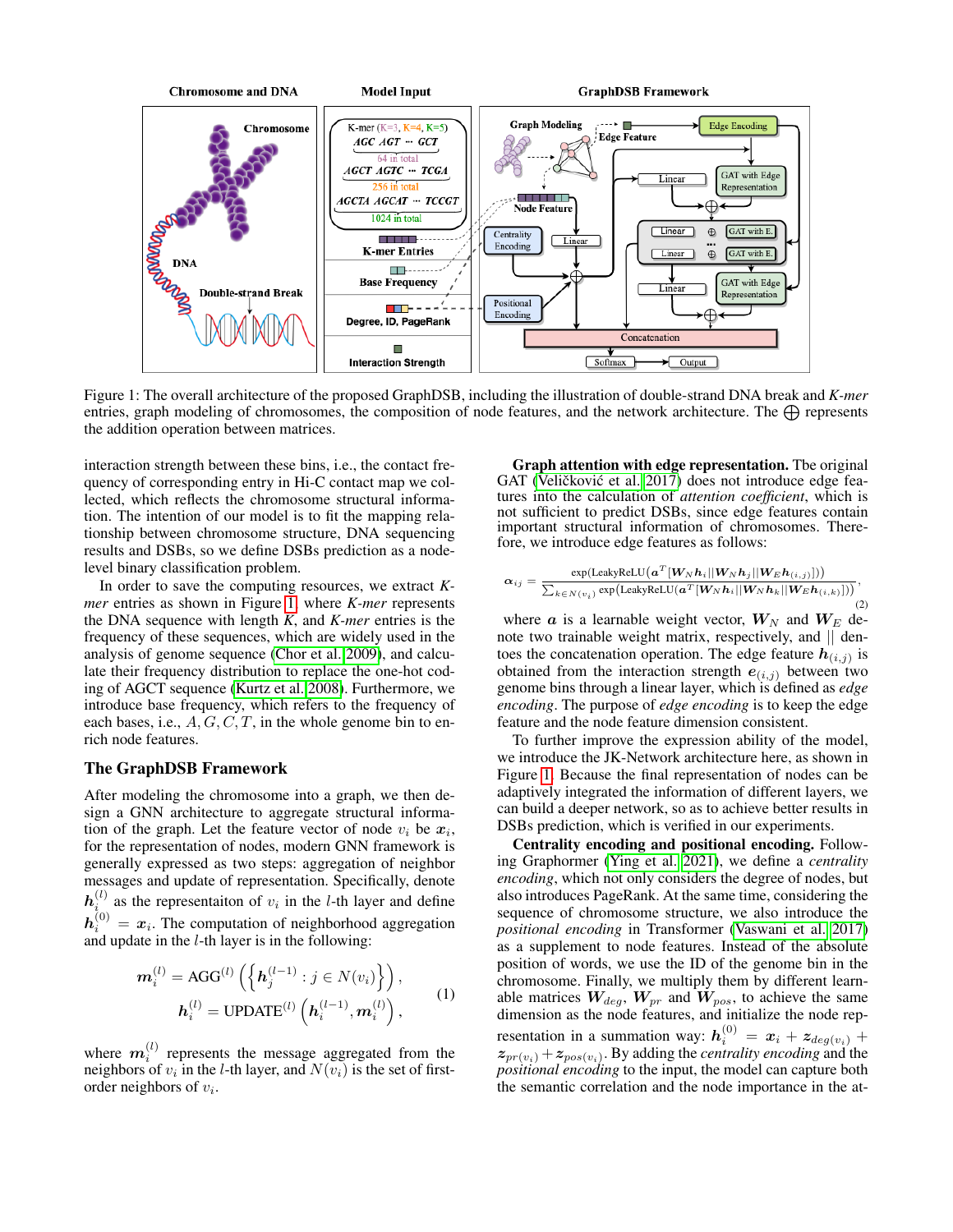tention mechanism.

Since the task is to identify DSBs on chromosomes (nodelevel binary classification), we use cross-entropy as loss function.

<span id="page-2-1"></span>Table 1: Statistics of the two datasets in the experiments.

| Dataset          | Avg.<br>#Nodes | Avg.<br>#Edges | Density(%) | Avg.<br>P/N ratio |
|------------------|----------------|----------------|------------|-------------------|
| <b>NHEK</b>      | 24.123         | 1,126,839      | 0.489      | 6.26              |
| K <sub>562</sub> | 24,079         | 3.743.946      | 1.784      | 107.35            |

# Experiments

Settings. We utilize the chromosomes in two human cells, respectively normal human epidermal keratinocytes (NHEK) and chronic myeloid leukemia cell line (K562) datasets<sup>[1](#page-2-0)</sup>. Among them, NHEK is a normal cell line, which is available from the epidermis, it is the major cell type in the epidermis (making up about 90%). K562 is a cancer cell line. Specifically, K562 cells were established as the first human immortalized myelogenous leukemia line. These two cell lines are often used as representatives for erythroleukemic normal and tumour cell respectively. Each of dataset contains 22 autosomes and X chromosome (we do not consider Y chromosome).

For each cell line, we gathered its (1) DSB dataset as well as (2) the Hi-C dataset which reflects the chromosome structural information. The DNA sequence is derived from the human reference genome. Because DSBs are more common in cancer cells, there is also a large gap in the positivenegative ratio (P/N ratio), as shown in Table [1.](#page-2-1)

For each dataset, we use 21 chromosomes as training, 1 as validation, and the remaining one as test, which is presented in the form of inductive learning. For the evaluation metric, we use Area Under Curve (AUC).

All models are implemented with Pytorch (version 1.7.0) [\(Paszke et al. 2019\)](#page-4-12) on a GPU 2080Ti. In addition, in order to facilitate the implementation of various GNN variants, we use the popular GNN library: Deep Graph Library (DGL) (version 0.6.0) [\(Wang et al. 2019\)](#page-4-13).

<span id="page-2-2"></span>Table 2: Comparisons among different models in terms of average AUC with STDs. The best performance is in bold.

| Method   | <b>NHEK</b>         | K562                |
|----------|---------------------|---------------------|
| LightGBM | $0.7507 + 0.0299$   | $0.7397 + 0.0525$   |
| ML P     | $0.7623 + 0.0291$   | $0.7237 + 0.0528$   |
| GraphDSB | $0.7902 \pm 0.0233$ | $0.7564 \pm 0.0443$ |

Performance. In order to evaluate the contribution of the graph structure to the identification of DSBs, we select two effective models, LightGBM [\(Ke et al. 2017\)](#page-4-14) and Multilyaer Perceptron (MLP), which do not depend on the graph structure, as the baselines. Our GNN model includes 1 input layer

<span id="page-2-3"></span>Table 3: Ablation studies on the proposed GraphDSB.

| Method             | <b>NHEK</b>         | K <sub>562</sub>    |
|--------------------|---------------------|---------------------|
| $w/\sigma$ JK      | $0.7799 + 0.0027$   | $0.7451 \pm 0.0044$ |
| $w$ / $\circ$ E.R. | $0.7831 \pm 0.0026$ | $0.7472 \pm 0.0045$ |
| $w$ / $\circ$ C.E. | $0.7886 + 0.0026$   | $0.7428 + 0.0045$   |
| $w$ / $\circ$ P.E. | $0.7893 \pm 0.0028$ | $0.7531 \pm 0.0047$ |
| <b>GCN</b>         | $0.7699 \pm 0.0027$ | $0.7353 \pm 0.0046$ |
| GAT                | $0.7805 \pm 0.0027$ | $0.7448 \pm 0.0044$ |
| <b>GIN</b>         | $0.7361 \pm 0.0029$ | $0.7361 \pm 0.0046$ |
| GraphDSB           | $0.7902 \pm 0.0023$ | $0.7564 \pm 0.0044$ |

 $(d = 256)$ , 4 GNN layers  $(d = 256)$ , 1 full connection layer  $(d = 256 \times 5)$  and 1 output layer $(d = 1)$ . The number of attention heads is set to 4. The MLP architecture is also fivelayered, and the dimensions are consistent with GraphDSB. For LightGBM, we set reasonable parameter search field for each hyperparameter, and use Hyperopt [\(Bergstra et al.](#page-3-1) [2013\)](#page-3-1) for automatic search, the number of serach iterations is setted to 100. For all NN method, We use Adam as the optimizer, the learning rate is set to 0.003, the exponential decay strategy is adopted and the rate is 0.99. The results are shown in Table [2.](#page-2-2)

In terms of average AUC, GraphDSB performs better than the other two methods that do not leverage on graph structure, which demonstrates the effectiveness of the graph modeling, i.e., chromosomes structures, on the prediction of DSBs.

Ablation study. The ablation study results are given in Table [3,](#page-2-3) including whether JK is included, whether interaction strength are introduced, whether *centrality encoding* and *positional encoding* is introduced, and the comparison with popular GNN variants, including GCN [\(Kipf and](#page-4-15) [Welling 2016\)](#page-4-15), GAT (Veličković et al. [2017\)](#page-4-8) and GIN [\(Xu](#page-5-5) [et al. 2018a\)](#page-5-5). It can be seen that GAT performs better than the other two GNN methods, which proves the role of the attention mechanism from the side. While GraphDSB is better than these three GNN methods, it is also better than the four variants of GraphDSB, which verifies our original intention of designing the network framework, *centrality encoding* and *positional encoding*.

Explaining the results of GraphDSB. In order to analyze the contribution of node features and topologies to DSBs prediction, we introduce GNNExplainer, its core idea is to use the mutual information  $MI(Y, (G_s, X_s))$  between input substructures  $G_s$  and sub features  $X_s$  to measure the importance of node features and edges.

For all chromosomes, we first calculate the feature importance of all nodes and take the average value, and final count the TOP 20 feature numbers with the largest average value of importance. As shown in Figure [2\(a\),](#page-3-2) we found that 5 mer DNA sequence features(the index is between 321-1344) are more important than 3-mer or 4-mer DNA sequence features, suggesting the complex DNA sequence preference of DSBs.

Beyond important genomic features, we extract the importance of edges which provides a set of crucial chromatin

<span id="page-2-0"></span><sup>&</sup>lt;sup>1</sup>The DSB datasets for NHEK and K562 are available at the NCBI (https://www.ncbi.nlm.nih.gov/) under accession code GSE78172 and Sequence Read Archive at SRP099132.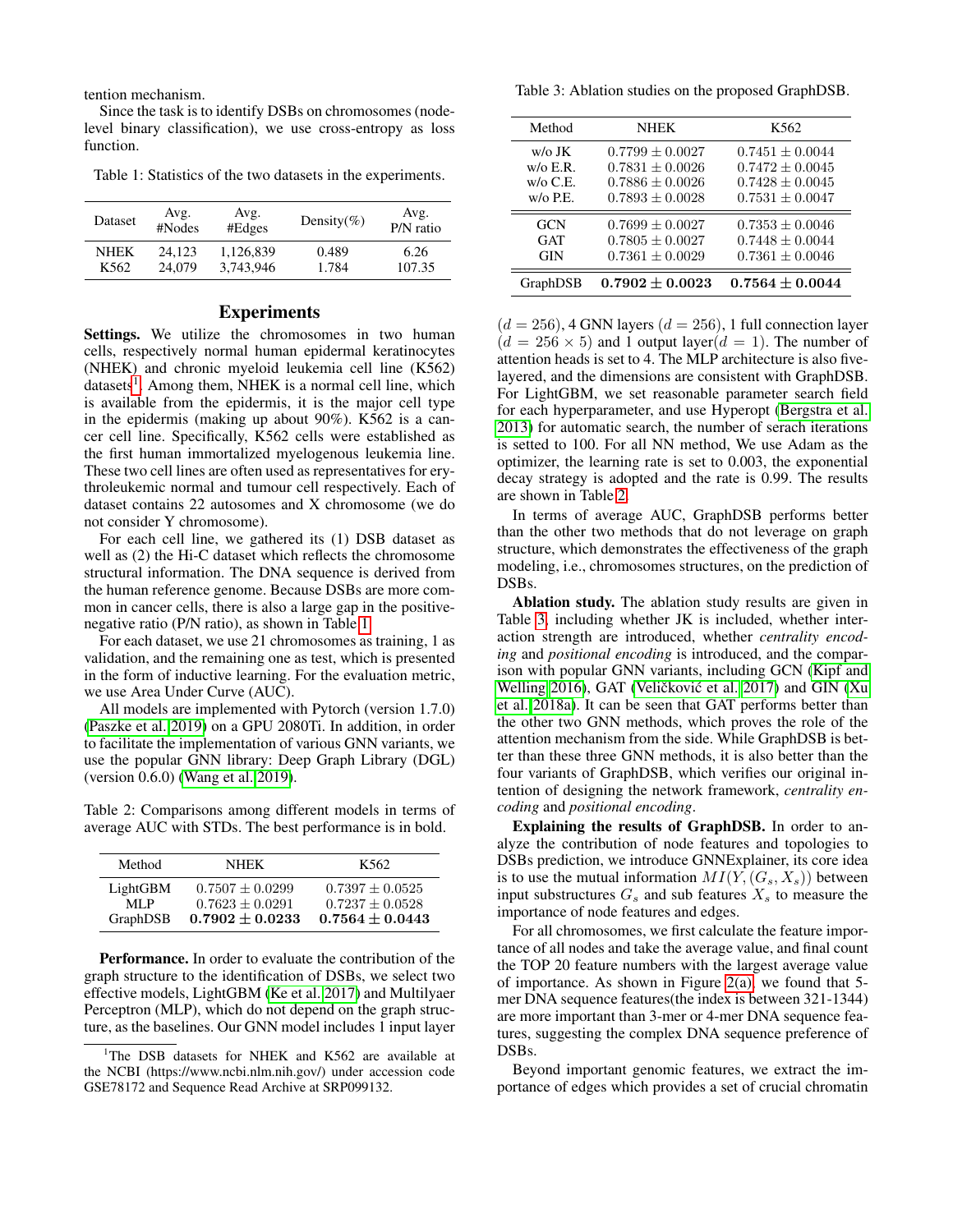interactions that are most influential to predict whether DSB occurs at a given genome site of interest. These interactions form a functional module that corresponds to a series of genome regions that have pair-wise interactions nearby the prediction site. We referred to this module as DSB associated chromatin interaction module (DaCIM) for that prediction site. We limit the edge importance calculation to 2-hop neighbor, and found a group of motifs: recurring and significant patterns of chromatin interactions in DaCIM. The most frequent motifs tend to have a mode termed 'forward chain' and 'binary-parallel' Figure [2\(b\).](#page-3-3) These motifs suggests DaCIM may contain the universal build block at interaction level for chromatin organization. Similar discoveries have also been made in [\(Falk, Lukasova, and Kozubek](#page-4-16) [2010\)](#page-4-16), which discussed the role of higher-order chromatin structure in DSB induction and repair.

<span id="page-3-2"></span>

(b) The most frequent motifs

<span id="page-3-3"></span>Figure 2: The results of GNNExplainer application on GraphDSB. (a) The distribution of the importance of the node feature. The TOP20 feature ID is counted and recorded on each chromosome. The vertical axis indicates the frequency of the feature ID in the TOP20. In order to facilitate the display, the 1344-dimensional features are grouped into 70 bins. (b) The most frequent motifs, the left is the 'forward chain' and the right is the 'binary-parallel'.

## Related Work

DSB is generally detected based on high-throughput experiments. For example, [\(Crosetto et al. 2013\)](#page-4-17) proposed a method of direct in situ break labeling, streptavidin enrichment and next-generation sequencing to draw DSBs with nucleotide resolution. There are other methods, such as [\(Biernacka et al. 2018;](#page-3-4) [Keimling et al. 2008\)](#page-4-18). Although high-throughput technology allows genome-wide mapping

of DSBs with high resolution, high cost and high technical difficulty are still unavoidable problems. Recently, more and more studies have focused on low-cost, high-efficiency DSBs prediciton. [\(Mourad et al. 2018\)](#page-4-3) demonstrate, that endogenous DSBs can be computationally predicted using the epigenomic and chromatin context, and it used Random Forest as a model for predicting DSBs. However, compared to the proposed GraphDSB, this method does not use the structural information of chromosomes when predicting DSBs, and some studies have shown that the shape of DNA has a certain correlation with DSBs [\(Taverna et al. 2007;](#page-4-19) [Zhou](#page-5-6) [and Troyanskaya 2015;](#page-5-6) [Mathelier et al. 2016\)](#page-4-20).

Recent years have witnessed the effectiveness of graph neural network on graph-structured data. Representative GNNs, including graph convolutional network (GCN) [\(Kipf](#page-4-15) [and Welling 2016\)](#page-4-15), GraphSAGE [\(Hamilton, Ying, and](#page-4-21) [Leskovec 2017\)](#page-4-21), graph attention network (GAT) (Veličković [et al. 2017\)](#page-4-8), graph isomorphsim network (GIN) [\(Xu et al.](#page-5-5) [2018a\)](#page-5-5), have been widely used for different graph-based tasks. For GNN, graph structured inputs offer representational flexibility, which can naturally model proteins, moleclues and so on. Therefore, GNN has also made significant development in biology and genomics in recent years [\(Ingra](#page-4-22)[ham et al. 2019;](#page-4-22) [Fout 2017;](#page-4-23) [Nguyen et al. 2021;](#page-4-24) [Wang et al.](#page-4-25) [2021\)](#page-4-25). However, to the best of our knowledge, in this work, we make the first attempt to explore the ability of GNN on the prediction of DSBs by modeling the chromosome structure.

## Conclusion

In this work, we explore the GraphDSB to DSBs prediction, which uses DNA sequence features and chromosome structure information as input. GraphDSB performes better than other GNN variants on the two datasets of the normal cell line NHEK and the cancer cell line K562, which verifies the effectiveness of the proposed framework and several structural encodings methods. We also used GNNExplainer to prove the effectiveness of 5-mer DNA sequence features and found two important interaction modes for DSBs prediction. In the future, we will explore the neural architecture search method and apply the existing work to the field of biomedicine[\(Zhang, Wang, and Zhu 2021;](#page-5-7) [Huan, Quan](#page-4-26)[ming, and Weiwei 2021;](#page-4-26) [Wei et al. 2021;](#page-4-27) [Wei, Zhao, and He](#page-4-28) [2021\)](#page-4-28).

#### References

<span id="page-3-0"></span>Battaglia, P. W.; Hamrick, J. B.; Bapst, V.; Sanchez-Gonzalez, A.; Zambaldi, V.; Malinowski, M.; Tacchetti, A.; Raposo, D.; Santoro, A.; Faulkner, R.; et al. 2018. Relational inductive biases, deep learning, and graph networks. *arXiv preprint arXiv:1806.01261*.

<span id="page-3-1"></span>Bergstra, J.; Yamins, D.; Cox, D. D.; et al. 2013. Hyperopt: A python library for optimizing the hyperparameters of machine learning algorithms. In *Proceedings of the 12th Python in science conference*, volume 13, 20. Citeseer.

<span id="page-3-4"></span>Biernacka, A.; Zhu, Y.; Skrzypczak, M.; Forey, R.; Pardo, B.; Grzelak, M.; Nde, J.; Mitra, A.; Kudlicki, A.; Crosetto, N.; et al. 2018. i-BLESS is an ultra-sensitive method for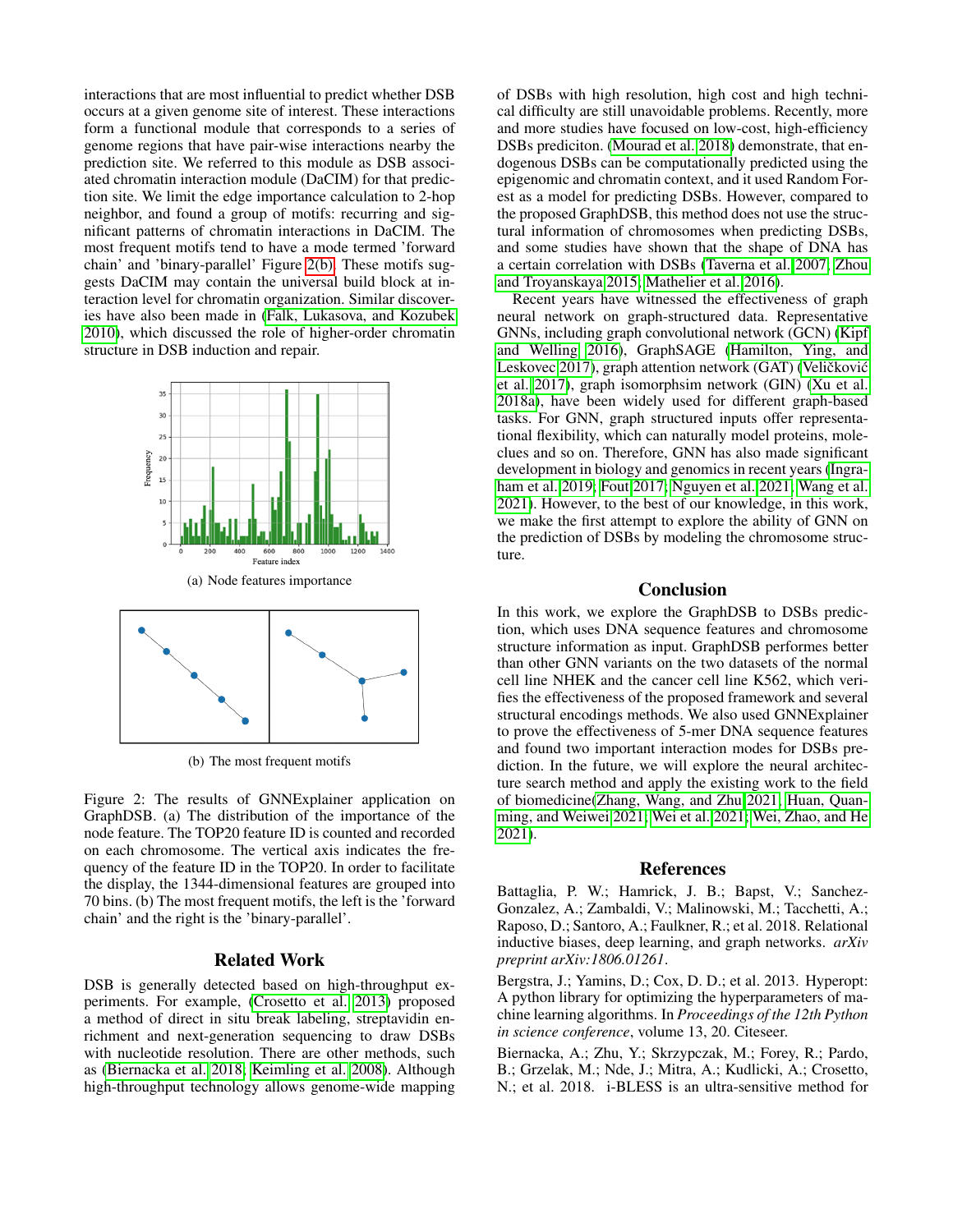detection of DNA double-strand breaks. *Communications biology*, 1(1): 1–9.

<span id="page-4-4"></span>Chereda, H.; Bleckmann, A.; Kramer, F.; Leha, A.; and Beissbarth, T. 2019. Utilizing Molecular Network Information via Graph Convolutional Neural Networks to Predict Metastatic Event in Breast Cancer. In *GMDS*, 181–186.

<span id="page-4-10"></span>Chor, B.; Horn, D.; Goldman, N.; Levy, Y.; and Massingham, T. 2009. Genomic DNA k-mer spectra: models and modalities. *Genome biology*, 10(10): 1–10.

<span id="page-4-17"></span>Crosetto, N.; Mitra, A.; Silva, M. J.; Bienko, M.; Dojer, N.; Wang, Q.; Karaca, E.; Chiarle, R.; Skrzypczak, M.; Ginalski, K.; et al. 2013. Nucleotide-resolution DNA double-strand break mapping by next-generation sequencing. *Nature methods*, 10(4): 361–365.

<span id="page-4-16"></span>Falk, M.; Lukasova, E.; and Kozubek, S. 2010. Higher-order chromatin structure in DSB induction, repair and misrepair. *Mutation Research/Reviews in Mutation Research*, 704(1- 3): 88–100.

<span id="page-4-23"></span>Fout, A. M. 2017. *Protein interface prediction using graph convolutional networks*. Ph.D. thesis, Colorado State University.

<span id="page-4-21"></span>Hamilton, W. L.; Ying, R.; and Leskovec, J. 2017. Inductive representation learning on large graphs. In *Proceedings of the 31st International Conference on Neural Information Processing Systems*, 1025–1035.

<span id="page-4-26"></span>Huan, Z.; Quanming, Y.; and Weiwei, T. 2021. Search to aggregate neighborhood for graph neural network. In *2021 IEEE 37th International Conference on Data Engineering (ICDE)*, 552–563. IEEE.

<span id="page-4-22"></span>Ingraham, J.; Garg, V. K.; Barzilay, R.; and Jaakkola, T. 2019. Generative models for graph-based protein design.

<span id="page-4-14"></span>Ke, G.; Meng, Q.; Finley, T.; Wang, T.; Chen, W.; Ma, W.; Ye, Q.; and Liu, T.-Y. 2017. Lightgbm: A highly efficient gradient boosting decision tree. *Advances in neural information processing systems*, 30: 3146–3154.

<span id="page-4-18"></span>Keimling, M.; Kaur, J.; Bagadi, S. A. R.; Kreienberg, R.; Wiesmüller, L.; and Ralhan, R. 2008. A sensitive test for the detection of specific DSB repair defects in primary cells from breast cancer specimens. *International journal of cancer*, 123(3): 730–736.

<span id="page-4-15"></span>Kipf, T. N.; and Welling, M. 2016. Semi-supervised classification with graph convolutional networks. *arXiv preprint arXiv:1609.02907*.

<span id="page-4-11"></span>Kurtz, S.; Narechania, A.; Stein, J. C.; and Ware, D. 2008. A new method to compute K-mer frequencies and its application to annotate large repetitive plant genomes. *BMC genomics*, 9(1): 1–18.

<span id="page-4-2"></span>Lensing, S. V.; Marsico, G.; Hänsel-Hertsch, R.; Lam, E. Y.; Tannahill, D.; and Balasubramanian, S. 2016. DSBCapture: in situ capture and sequencing of DNA breaks. *Nature methods*, 13(10): 855–857.

<span id="page-4-20"></span>Mathelier, A.; Xin, B.; Chiu, T.-P.; Yang, L.; Rohs, R.; and Wasserman, W. W. 2016. DNA shape features improve transcription factor binding site predictions in vivo. *Cell systems*, 3(3): 278–286.

<span id="page-4-0"></span>McKinnon, P. J.; and Caldecott, K. W. 2007. DNA strand break repair and human genetic disease. *Annu. Rev. Genomics Hum. Genet.*, 8: 37–55.

<span id="page-4-1"></span>Mehta, A.; and Haber, J. E. 2014. Sources of DNA doublestrand breaks and models of recombinational DNA repair. *Cold Spring Harbor perspectives in biology*, 6(9): a016428.

<span id="page-4-3"></span>Mourad, R.; Ginalski, K.; Legube, G.; and Cuvier, O. 2018. Predicting double-strand DNA breaks using epigenome marks or DNA at kilobase resolution. *Genome biology*, 19(1): 1–14.

<span id="page-4-24"></span>Nguyen, T.; Le, H.; Quinn, T. P.; Nguyen, T.; Le, T. D.; and Venkatesh, S. 2021. GraphDTA: Predicting drug–target binding affinity with graph neural networks. *Bioinformatics*, 37(8): 1140–1147.

<span id="page-4-9"></span>Page, L.; Brin, S.; Motwani, R.; and Winograd, T. 1999. The PageRank citation ranking: Bringing order to the web. Technical report, Stanford InfoLab.

<span id="page-4-12"></span>Paszke, A.; Gross, S.; Massa, F.; Lerer, A.; Bradbury, J.; Chanan, G.; Killeen, T.; Lin, Z.; Gimelshein, N.; Antiga, L.; et al. 2019. Pytorch: An imperative style, high-performance deep learning library. *Advances in neural information processing systems*, 32: 8026–8037.

<span id="page-4-5"></span>Rhee, S.; Seo, S.; and Kim, S. 2017. Hybrid approach of relation network and localized graph convolutional filtering for breast cancer subtype classification. *arXiv preprint arXiv:1711.05859*.

<span id="page-4-19"></span>Taverna, S. D.; Li, H.; Ruthenburg, A. J.; Allis, C. D.; and Patel, D. J. 2007. How chromatin-binding modules interpret histone modifications: lessons from professional pocket pickers. *Nature structural & molecular biology*, 14(11): 1025–1040.

<span id="page-4-7"></span>Vaswani, A.; Shazeer, N.; Parmar, N.; Uszkoreit, J.; Jones, L.; Gomez, A. N.; Kaiser, Ł.; and Polosukhin, I. 2017. Attention is all you need. In *Advances in neural information processing systems*, 5998–6008.

<span id="page-4-8"></span>Veličković, P.; Cucurull, G.; Casanova, A.; Romero, A.; Lio, P.; and Bengio, Y. 2017. Graph attention networks. *arXiv preprint arXiv:1710.10903*.

<span id="page-4-13"></span>Wang, M.; Yu, L.; Zheng, D.; Gan, Q.; Gai, Y.; Ye, Z.; Li, M.; Zhou, J.; Huang, Q.; Ma, C.; et al. 2019. Deep Graph Library: Towards Efficient and Scalable Deep Learning on Graphs.

<span id="page-4-25"></span>Wang, Y.; Abuduweili, A.; Yao, Q.; and Dou, D. 2021. Property-aware relation networks for few-shot molecular property prediction. *Advances in Neural Information Processing Systems*, 34.

<span id="page-4-28"></span>Wei, L.; Zhao, H.; and He, Z. 2021. Designing the Topology of Graph Neural Networks: A Novel Feature Fusion Perspective. arXiv:2112.14531.

<span id="page-4-27"></span>Wei, L.; Zhao, H.; Yao, Q.; and He, Z. 2021. Pooling architecture search for graph classification. In *Proceedings of the 30th ACM International Conference on Information & Knowledge Management*, 2091–2100.

<span id="page-4-6"></span>Wu, X.; Lan, W.; Chen, Q.; Dong, Y.; Liu, J.; and Peng, W. 2020. Inferring lncRNA-disease associations based on graph autoencoder matrix completion. *Computational biology and chemistry*, 87: 107282.